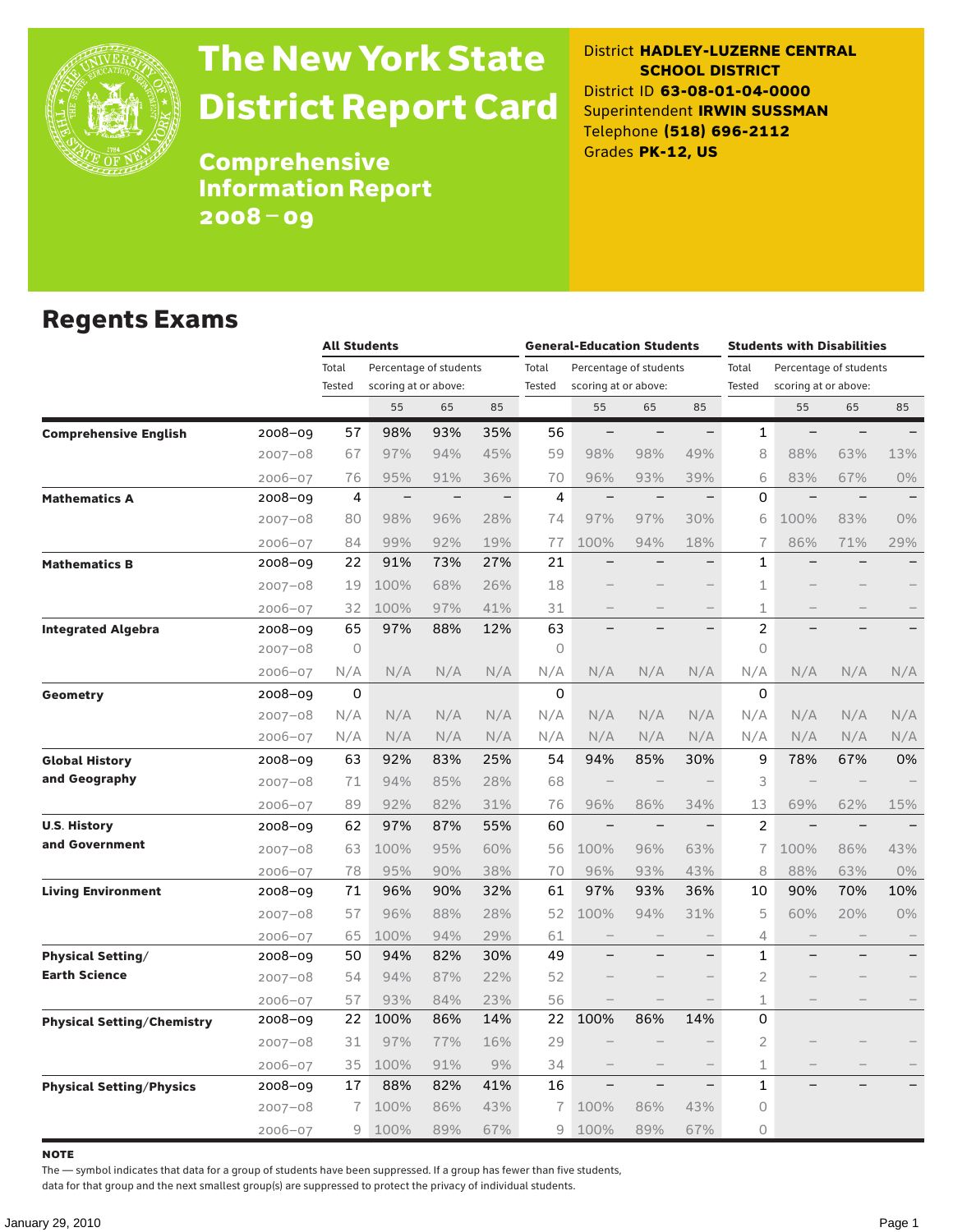### Regents Exams

|                              |             | <b>All Students</b> |      |                                                |     |                 |      |                                                |     |                 | <b>General-Education Students Students with Disabilities</b> |    |    |
|------------------------------|-------------|---------------------|------|------------------------------------------------|-----|-----------------|------|------------------------------------------------|-----|-----------------|--------------------------------------------------------------|----|----|
|                              |             | Total<br>Tested     |      | Percentage of students<br>scoring at or above: |     | Total<br>Tested |      | Percentage of students<br>scoring at or above: |     | Total<br>Tested | Percentage of students<br>scoring at or above:               |    |    |
|                              |             |                     | 55   | 65                                             | 85  |                 | 55   | 65                                             | 85  |                 | 55                                                           | 65 | 85 |
| <b>Comprehensive French</b>  | $2008 - 09$ | 9                   | 100% | 100%                                           | 78% | 9               | 100% | 100%                                           | 78% | 0               |                                                              |    |    |
|                              | $2007 - 08$ | 11                  | 100% | 100%                                           | 64% | 11              | 100% | 100%                                           | 64% | $\circ$         |                                                              |    |    |
|                              | $2006 - 07$ | $\circ$             |      |                                                |     | 0               |      |                                                |     | 0               |                                                              |    |    |
| <b>Comprehensive German</b>  | $2008 - 09$ | 0                   |      |                                                |     | 0               |      |                                                |     | 0               |                                                              |    |    |
|                              | $2007 - 08$ | $\circ$             |      |                                                |     | 0               |      |                                                |     | $\circ$         |                                                              |    |    |
|                              | $2006 - 07$ | 0                   |      |                                                |     | 0               |      |                                                |     | 0               |                                                              |    |    |
| <b>Comprehensive Hebrew</b>  | $2008 - 09$ | 0                   |      |                                                |     | 0               |      |                                                |     | 0               |                                                              |    |    |
|                              | $2007 - 08$ | 0                   |      |                                                |     | 0               |      |                                                |     | 0               |                                                              |    |    |
|                              | $2006 - 07$ | 0                   |      |                                                |     | 0               |      |                                                |     | 0               |                                                              |    |    |
| <b>Comprehensive Italian</b> | $2008 - 09$ | 0                   |      |                                                |     | 0               |      |                                                |     | $\Omega$        |                                                              |    |    |
|                              | $2007 - 08$ | $\circ$             |      |                                                |     | 0               |      |                                                |     | 0               |                                                              |    |    |
|                              | $2006 - 07$ | 0                   |      |                                                |     | 0               |      |                                                |     | 0               |                                                              |    |    |
| <b>Comprehensive Latin</b>   | $2008 - 09$ | 0                   |      |                                                |     | 0               |      |                                                |     | 0               |                                                              |    |    |
|                              | $2007 - 08$ | 0                   |      |                                                |     | 0               |      |                                                |     | 0               |                                                              |    |    |
|                              | $2006 - 07$ | 0                   |      |                                                |     | 0               |      |                                                |     | 0               |                                                              |    |    |
| <b>Comprehensive Spanish</b> | $2008 - 09$ | 13                  | 100% | 100%                                           | 62% | 13              | 100% | 100%                                           | 62% | 0               |                                                              |    |    |
|                              | $2007 - 08$ | 12                  | 100% | 100%                                           | 67% | 10              |      |                                                |     | 2               |                                                              |    |    |
|                              | $2006 - 07$ | 32                  | 100% | 100%                                           | 50% | 32              | 100% | 100%                                           | 50% | 0               |                                                              |    |    |

#### **NOTE**

The — symbol indicates that data for a group of students have been suppressed. If a group has fewer than five students,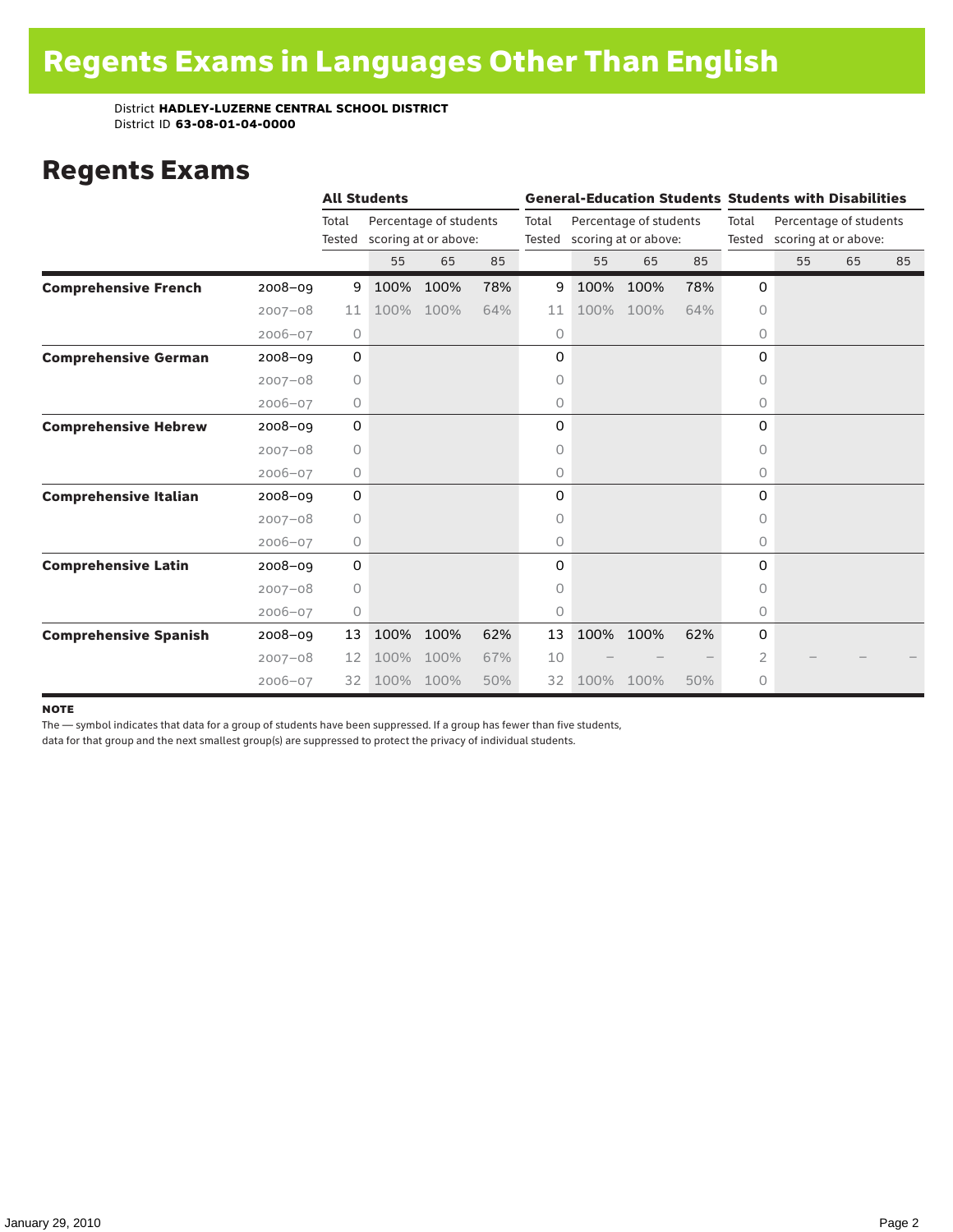# Regents Competency Tests

|                       |             | <b>All Students</b> |                  |                     | <b>General-Education Students Students with Disabilities</b> |                     |                  |  |  |  |
|-----------------------|-------------|---------------------|------------------|---------------------|--------------------------------------------------------------|---------------------|------------------|--|--|--|
|                       |             | <b>Total Tested</b> | Percent Passing: | <b>Total Tested</b> | Percent Passing:                                             | <b>Total Tested</b> | Percent Passing: |  |  |  |
| <b>Mathematics</b>    | 2008-09     | 8                   | 75%              | 0                   |                                                              | 8                   | 75%              |  |  |  |
|                       | $2007 - 08$ | 4                   |                  | 0                   |                                                              | 4                   |                  |  |  |  |
|                       | $2006 - 07$ | 3                   |                  | 0                   |                                                              | 3                   |                  |  |  |  |
| <b>Science</b>        | 2008-09     | 5                   | 60%              | 0                   |                                                              | 5                   | 60%              |  |  |  |
|                       | $2007 - 08$ | 5                   | 60%              | 0                   |                                                              | 5                   | 60%              |  |  |  |
|                       | $2006 - 07$ | 4                   |                  | 0                   |                                                              | 4                   |                  |  |  |  |
| <b>Reading</b>        | 2008-09     | 9                   | 67%              | 0                   |                                                              | 9                   | 67%              |  |  |  |
|                       | $2007 - 08$ | 18                  | 50%              | 1                   |                                                              | 17                  |                  |  |  |  |
|                       | $2006 - 07$ | 4                   |                  | 0                   |                                                              | 4                   |                  |  |  |  |
| <b>Writing</b>        | 2008-09     | 3                   |                  | 0                   |                                                              | 3                   |                  |  |  |  |
|                       | $2007 - 08$ | 8                   | 88%              | 0                   |                                                              | 8                   | 88%              |  |  |  |
|                       | $2006 - 07$ | 3                   |                  | 0                   |                                                              | 3                   |                  |  |  |  |
| <b>Global Studies</b> | 2008-09     | 5                   | 60%              | 0                   |                                                              | 5                   | 60%              |  |  |  |
|                       | $2007 - 08$ | 6                   | 100%             | 0                   |                                                              | 6                   | 100%             |  |  |  |
|                       | 2006-07     | 5                   | 60%              | 1                   |                                                              | 4                   |                  |  |  |  |
| <b>U.S. History</b>   | 2008-09     | 0                   |                  | 0                   |                                                              | $\mathbf 0$         |                  |  |  |  |
| and Government        | $2007 - 08$ | 2                   |                  | 0                   |                                                              | 2                   |                  |  |  |  |
|                       | $2006 - 07$ | 1                   |                  | 0                   |                                                              | $\mathbf 1$         |                  |  |  |  |

#### **NOTE**

The — symbol indicates that data for a group of students have been suppressed. If a group has fewer than five students,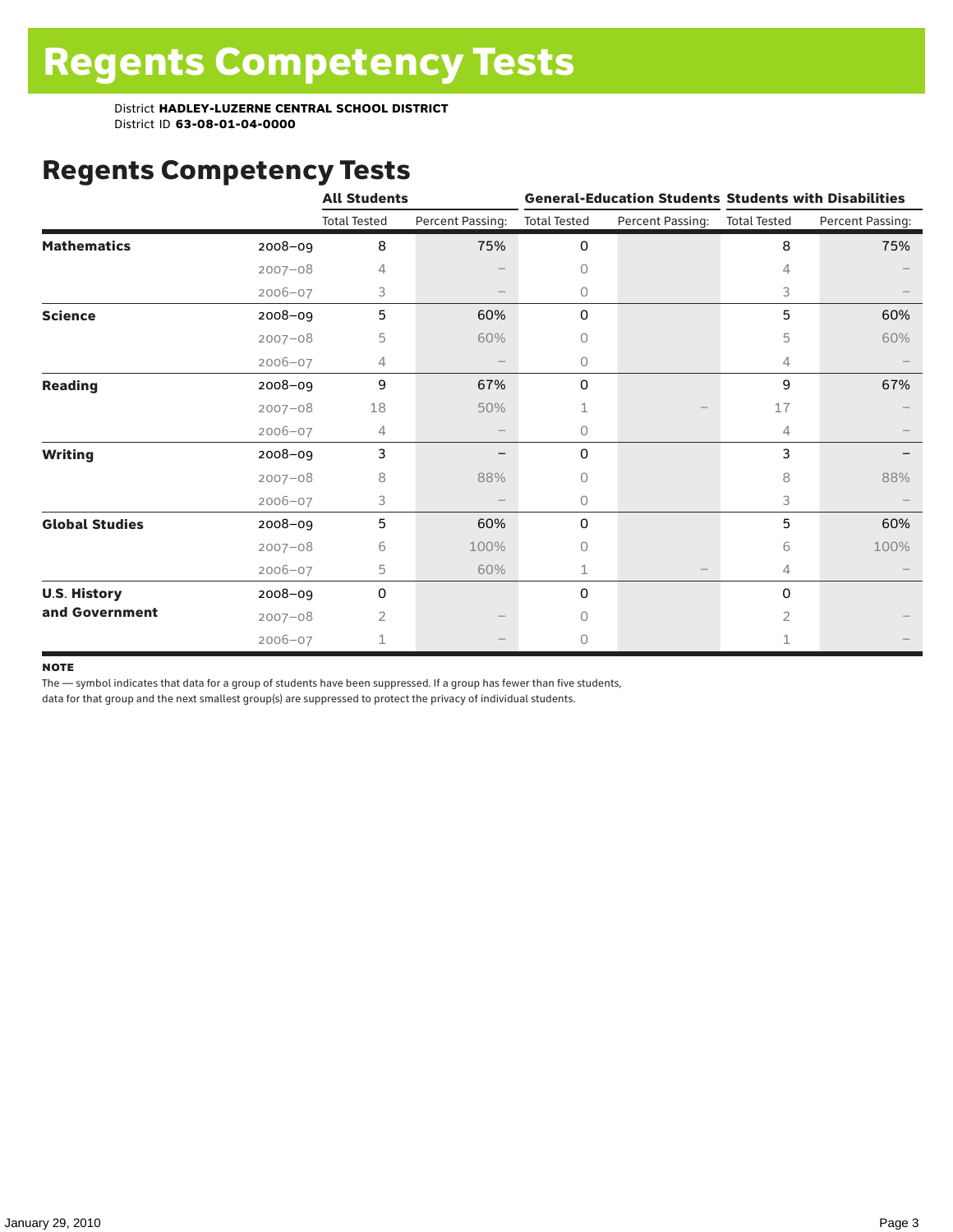### New York State English as a Second Language Achievement Test (NYSESLAT)

|                  |             | <b>All Students</b> |                                   |                             |  |       | <b>General-Education Students</b> |                                   |                             |  | <b>Students with Disabilities</b> |                     |  |                                   |       |
|------------------|-------------|---------------------|-----------------------------------|-----------------------------|--|-------|-----------------------------------|-----------------------------------|-----------------------------|--|-----------------------------------|---------------------|--|-----------------------------------|-------|
|                  |             | Total               |                                   | Percent of students scoring |  |       | Total                             |                                   | Percent of students scoring |  |                                   | Total               |  | Percent of students scoring       |       |
|                  |             |                     | Tested in each performance level: |                             |  |       |                                   | Tested in each performance level: |                             |  |                                   |                     |  | Tested in each performance level: |       |
|                  |             |                     |                                   | Begin. Interm. Adv.         |  | Prof. |                                   |                                   | Begin. Interm. Adv.         |  | Prof.                             |                     |  | Begin. Interm. Adv.               | Prof. |
| <b>Listening</b> | 2008-09     | 0                   |                                   |                             |  |       | 0                                 |                                   |                             |  |                                   | 0                   |  |                                   |       |
| and Speaking     | $2007 - 08$ | $\mathbf 1$         |                                   |                             |  |       | 1                                 |                                   |                             |  |                                   | $\circ$             |  |                                   |       |
| $(Grades K-1)$   | $2006 - 07$ | $\mathbf 1$         |                                   |                             |  |       | $\mathbf 1$                       |                                   |                             |  |                                   | $\circ$             |  |                                   |       |
| <b>Reading</b>   | $2008 - 09$ | 0                   |                                   |                             |  |       | 0                                 |                                   |                             |  |                                   | 0                   |  |                                   |       |
| and Writing      | $2007 - 08$ | 1                   |                                   |                             |  |       | 1                                 |                                   |                             |  |                                   | $\circlearrowright$ |  |                                   |       |
| $(Grades K-1)$   | $2006 - 07$ | $\mathbf 1$         |                                   |                             |  |       | 1                                 |                                   |                             |  |                                   | $\circlearrowright$ |  |                                   |       |
| <b>Listening</b> | 2008-09     | 0                   |                                   |                             |  |       | 0                                 |                                   |                             |  |                                   | 0                   |  |                                   |       |
| and Speaking     | $2007 - 08$ | 0                   |                                   |                             |  |       | 0                                 |                                   |                             |  |                                   | $\circ$             |  |                                   |       |
| (Grades $2-4$ )  | $2006 - 07$ | 0                   |                                   |                             |  |       | 0                                 |                                   |                             |  |                                   | $\circlearrowright$ |  |                                   |       |
| <b>Reading</b>   | $2008 - 09$ | 0                   |                                   |                             |  |       | 0                                 |                                   |                             |  |                                   | 0                   |  |                                   |       |
| and Writing      | $2007 - 08$ | 0                   |                                   |                             |  |       | 0                                 |                                   |                             |  |                                   | $\circ$             |  |                                   |       |
| (Grades $2-4$ )  | $2006 - 07$ | 0                   |                                   |                             |  |       | 0                                 |                                   |                             |  |                                   | $\circ$             |  |                                   |       |
| <b>Listening</b> | 2008-09     | 0                   |                                   |                             |  |       | 0                                 |                                   |                             |  |                                   | 0                   |  |                                   |       |
| and Speaking     | $2007 - 08$ | 0                   |                                   |                             |  |       | 0                                 |                                   |                             |  |                                   | $\circlearrowright$ |  |                                   |       |
| $(Grades 5-6)$   | 2006-07     | 0                   |                                   |                             |  |       | 0                                 |                                   |                             |  |                                   | 0                   |  |                                   |       |
| <b>Reading</b>   | 2008-09     | 0                   |                                   |                             |  |       | 0                                 |                                   |                             |  |                                   | 0                   |  |                                   |       |
| and Writing      | $2007 - 08$ | 0                   |                                   |                             |  |       | 0                                 |                                   |                             |  |                                   | $\circ$             |  |                                   |       |
| $(Grades 5-6)$   | $2006 - 07$ | 0                   |                                   |                             |  |       | 0                                 |                                   |                             |  |                                   | $\circ$             |  |                                   |       |
| <b>Listening</b> | 2008-09     | 0                   |                                   |                             |  |       | 0                                 |                                   |                             |  |                                   | 0                   |  |                                   |       |
| and Speaking     | $2007 - 08$ | 0                   |                                   |                             |  |       | 0                                 |                                   |                             |  |                                   | 0                   |  |                                   |       |
| $(Grades 7-8)$   | $2006 - 07$ | 0                   |                                   |                             |  |       | 0                                 |                                   |                             |  |                                   | 0                   |  |                                   |       |
| <b>Reading</b>   | $2008 - 09$ | 0                   |                                   |                             |  |       | 0                                 |                                   |                             |  |                                   | 0                   |  |                                   |       |
| and Writing      | $2007 - 08$ | 0                   |                                   |                             |  |       | 0                                 |                                   |                             |  |                                   | $\circ$             |  |                                   |       |
| $(Grades 7-8)$   | 2006-07     | 0                   |                                   |                             |  |       | 0                                 |                                   |                             |  |                                   | $\circlearrowright$ |  |                                   |       |
| <b>Listening</b> | $2008 - 09$ | 0                   |                                   |                             |  |       | 0                                 |                                   |                             |  |                                   | 0                   |  |                                   |       |
| and Speaking     | $2007 - 08$ | 0                   |                                   |                             |  |       | 0                                 |                                   |                             |  |                                   | $\circ$             |  |                                   |       |
| $(Grades g-12)$  | $2006 - 07$ | 0                   |                                   |                             |  |       | 0                                 |                                   |                             |  |                                   | $\circ$             |  |                                   |       |
| <b>Reading</b>   | 2008-09     | 0                   |                                   |                             |  |       | 0                                 |                                   |                             |  |                                   | 0                   |  |                                   |       |
| and Writing      | $2007 - 08$ | 0                   |                                   |                             |  |       | 0                                 |                                   |                             |  |                                   | 0                   |  |                                   |       |
| $(Grades g-12)$  | $2006 - 07$ | 0                   |                                   |                             |  |       | 0                                 |                                   |                             |  |                                   | 0                   |  |                                   |       |

#### **NOTE**

The — symbol indicates that data for a group of students have been suppressed. If a group has fewer than five students,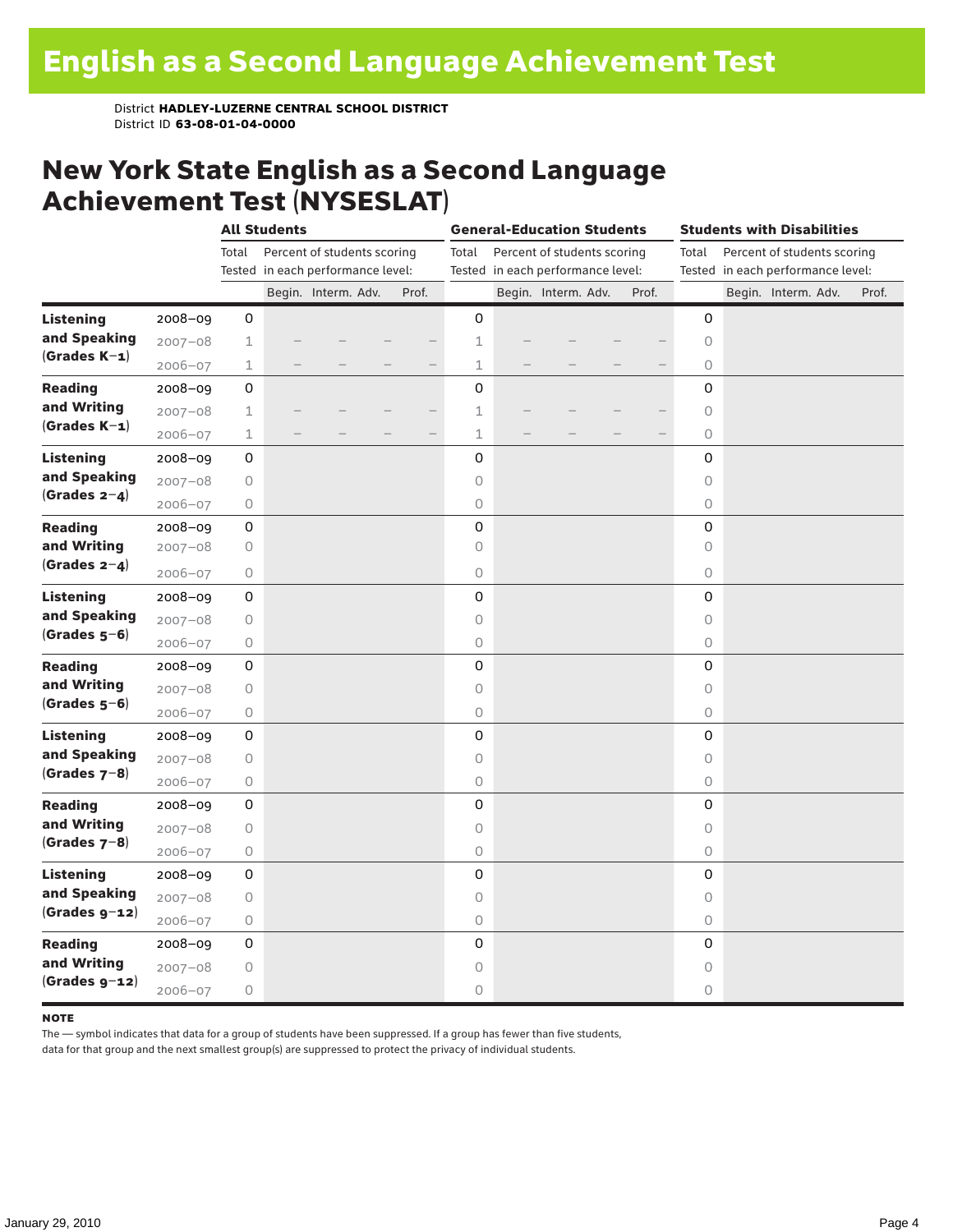# Elementary/Middle-Level Social Studies 2008–09

|                            | <b>All Students</b>                                         |    |     |     |       |                                                    | <b>General-Education Students</b> |     |     |       |                                                    | <b>Students with Disabilities</b> |     |     |                |
|----------------------------|-------------------------------------------------------------|----|-----|-----|-------|----------------------------------------------------|-----------------------------------|-----|-----|-------|----------------------------------------------------|-----------------------------------|-----|-----|----------------|
|                            | Percentage of students<br>Total<br>Tested scoring at level: |    |     |     | Total | Percentage of students<br>Tested scoring at level: |                                   |     |     | Total | Percentage of students<br>Tested scoring at level: |                                   |     |     |                |
|                            |                                                             |    |     |     | 4     |                                                    |                                   |     |     |       |                                                    |                                   |     |     | $\overline{4}$ |
| <b>Elementary</b><br>Level | 65                                                          | 9% | 3%  | 32% | 55%   | 59                                                 | 5%                                | 2%  | 34% | 59%   | 6                                                  | 50%                               | 17% | 17% | 17%            |
| <b>Middle Level</b>        | 78                                                          | 0% | 18% | 45% | 37%   | 65                                                 | 0%                                | 11% | 46% | 43%   | 13                                                 | 0%                                | 54% | 38% | 8%             |

### 2005 Total Cohort Performance on Regents Exams After Four Years

|                                        | <b>All Students</b>    |           |                                    |              |  | <b>General-Education Students</b> |                                                                    |     |              |  | <b>Students with Disabilities</b>                             |           |     |              |  |
|----------------------------------------|------------------------|-----------|------------------------------------|--------------|--|-----------------------------------|--------------------------------------------------------------------|-----|--------------|--|---------------------------------------------------------------|-----------|-----|--------------|--|
|                                        | Cohort<br>$\circ$<br>面 |           | Percentage of<br>students scoring: |              |  |                                   | Cohort<br>$\frac{1}{2}$<br>Percentage of<br>멷<br>students scoring: |     |              |  | Cohort<br>$=$<br>Percentage of<br>5<br>문<br>students scoring: |           |     |              |  |
|                                        |                        | $55 - 64$ |                                    | 65-84 85-100 |  |                                   | $55 - 64$                                                          |     | 65-84 85-100 |  |                                                               | $55 - 64$ |     | 65-84 85-100 |  |
| <b>Global History</b><br>and Geography | 81                     | 2%        | 41%                                | 32%          |  | 70                                | 3%                                                                 | 44% | 34%          |  | 11                                                            | 0%        | 18% | 18%          |  |
| <b>U.S. History</b><br>and Government  | 81                     | 5%        | 25%                                | 47%          |  | 70                                | 3%                                                                 | 26% | 51%          |  | 11                                                            | 18%       | 18% | 18%          |  |
| <b>Science</b>                         | 81                     | 2%        | 48%                                | 35%          |  | 70                                | 1%                                                                 | 53% | 37%          |  | 11                                                            | 9%        | 18% | 18%          |  |

### New York State Alternate Assessments (NYSAA) 2008–09

| <b>All Students</b>          |       |                                                |               |   |   |  |  |  |  |
|------------------------------|-------|------------------------------------------------|---------------|---|---|--|--|--|--|
|                              | Total | Number of students scoring<br>Tested at Level: |               |   |   |  |  |  |  |
|                              |       | 1                                              | $\mathcal{P}$ | 3 | 4 |  |  |  |  |
| <b>Elementary Level</b>      |       |                                                |               |   |   |  |  |  |  |
| Social Studies               | 0     |                                                |               |   |   |  |  |  |  |
| <b>Middle Level</b>          |       |                                                |               |   |   |  |  |  |  |
| Social Studies               | 0     |                                                |               |   |   |  |  |  |  |
| <b>Secondary Level</b>       |       |                                                |               |   |   |  |  |  |  |
| <b>English Language Arts</b> | O     |                                                |               |   |   |  |  |  |  |
| <b>Mathematics</b>           | Ω     |                                                |               |   |   |  |  |  |  |
| Social Studies               | O     |                                                |               |   |   |  |  |  |  |
| Science                      | Ω     |                                                |               |   |   |  |  |  |  |

The New York State Alternate Assessment (NYSAA) is for students with severe cognitive disabilities. Results for students taking the NYSAA in English language arts, mathematics, and science at the elementary and middle levels are available in the *Accountability and Overview Report* part of *The New York State Report Card*.

The — symbol indicates that data for a group of students have been suppressed. If a group has fewer than five students, data for that group and the next smallest group(s) are suppressed to protect the privacy of individual students.

**NOTE**